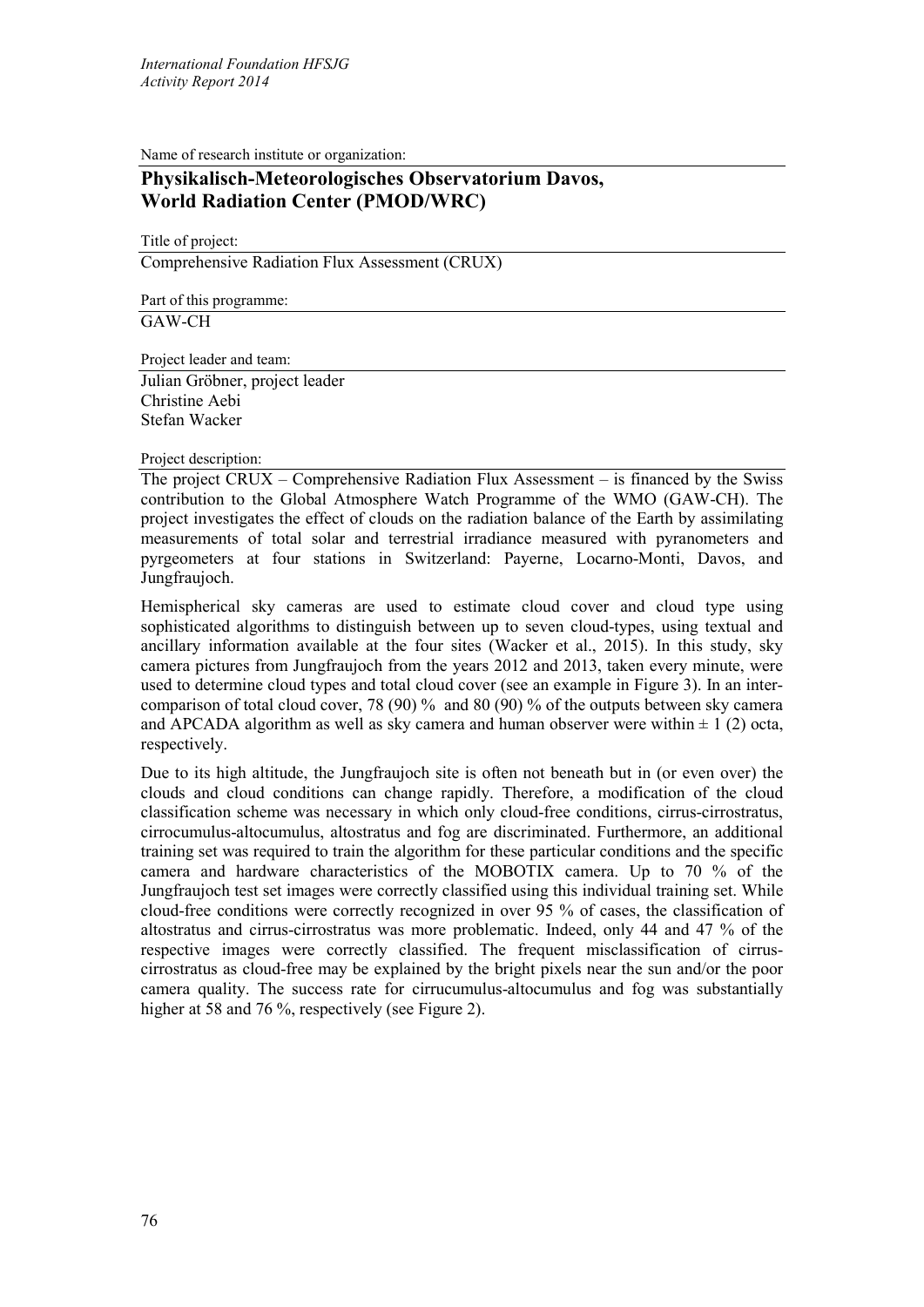

*Figure 1. Hemispherical Cloud Camera of type MOBOTIX mounted on the radiation platform of Meteoswiss on the Sphinx terrace at Jungfraujoch. The weather protection dome has been removed on this picture (picture courtesy Ch. Aebi, June 2014).*



*Figure 2. Relative frequencies of correctly and incorrectly classified cloud classes for the test set at Jungfraujoch. The mean success rate is 70 % using a training set of 195 images. The images do not necessarily show a single cloud class and were randomly selected (Wacker et al., 2015).*



*Figure 3. Image of the sky camera at 14:25 UT on 6 November 2014 (left picture), and analysed image on the left, with the sky in blue, the horizon in black, and the detected cloud as white pixels.*